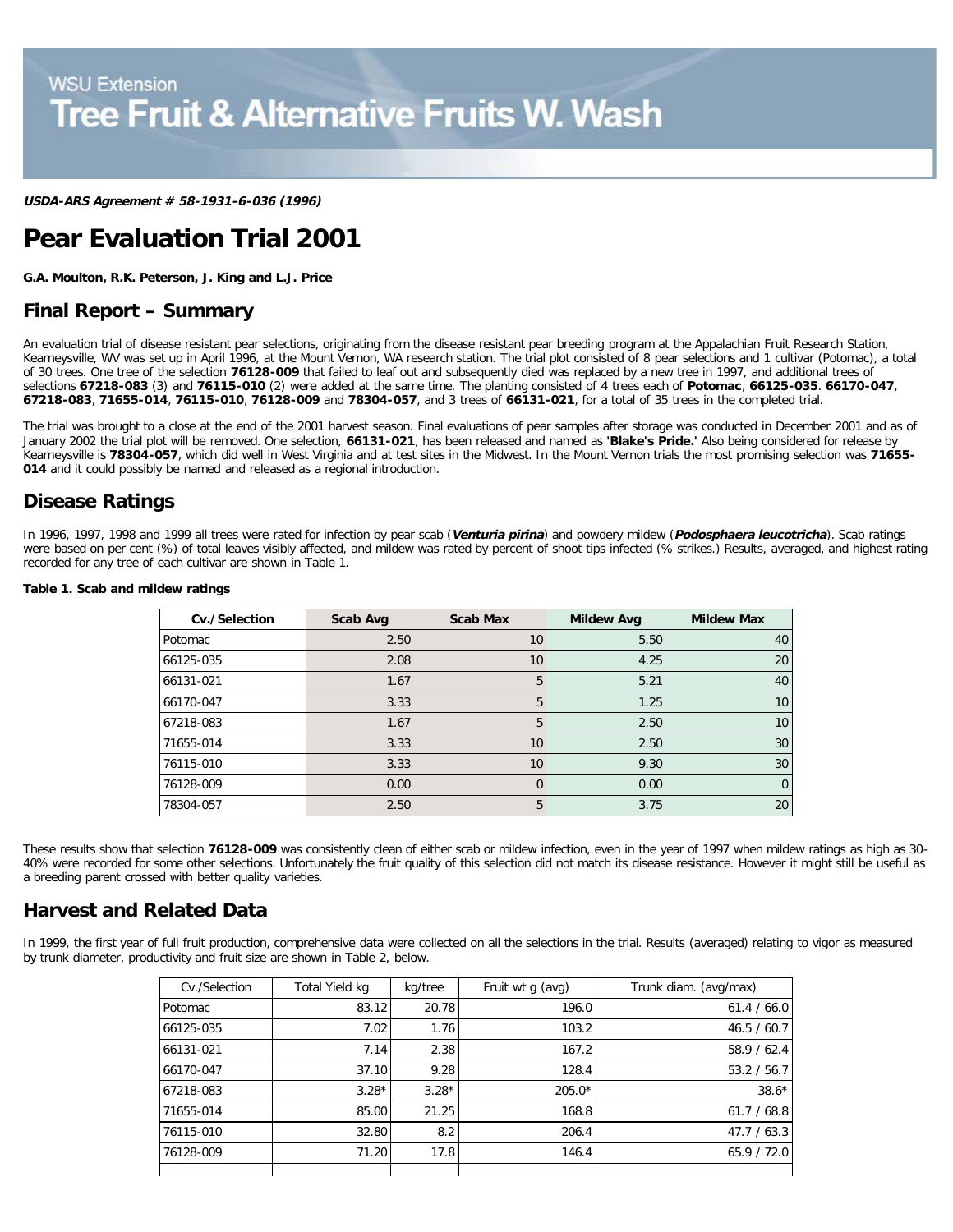| 78304-057 | $F \cap D$<br>3.3Z | 3.83 | 209.6 | 0 I .<br>. |
|-----------|--------------------|------|-------|------------|
|           |                    |      |       |            |

\*Note: only one tree of 67218-083 was planted in 1996 from which data were taken (the other 3 were planted in 1997 so were not yet fruiting).

Reduced funding in the 2000 and 2001 season precluded any comprehensive data collection for those years. Basic data on harvest dates and pressure test readings were recorded, however, and a summary appears in Table 3, including harvest records for 1999, 2000 and 2001. The rating for fruit set is based on field observation, where 5=very heavy, all branches densely fruited; 4=moderately heavy, all branches bear some fruit; 3=moderate, some areas of tree not bearing; 2=light, most areas of tree not bearing;1=very light, few fruits only.

#### **Table 3. Summary of harvest data 1999–2001 (listed in harvest order)**

| Cv/Selection | PP   | Set            | 1999 | PP        | Set     | 2000          | <b>PP</b> | Set     | 2001          |
|--------------|------|----------------|------|-----------|---------|---------------|-----------|---------|---------------|
| 66170-047    | 13.6 |                | 8/27 | $15 - 13$ | 5       | 8/28          | 14.1      |         | 9/05          |
| 76115-010    | 13.9 | 4              | 9/03 | $11 - 9$  | 4       | 8/28          | 15.3      | $2 - 3$ | 8/23          |
| 71655-014    | 11.9 | 4              | 9/08 | $14 - 13$ | 5       | $8/24 - 9/11$ | 13.1      | $3 - 4$ | $8/23 - 8/30$ |
| 76128-009    | 13.3 | 4              | 9/08 | $10-9$    | $4 - 5$ | 9/11          | 10.2      | $3 - 4$ | 9/05          |
| 66131-021    | 17.6 | $\Omega$       | 9/16 | $16 - 14$ | 4       | 9/11          | 14.9      | $2 - 3$ | 9/10          |
| 67218-083    | 11.6 |                | 9/24 | $14 - 12$ | C       | 9/26          | 12.2      | 4       | 9/11          |
| 78304-057    | 14.5 | $\Omega$       | 9/24 | $13 - 11$ | 3       | 9/26          | 14.1      |         | 9/25          |
| 66125-035    | 13.8 | $\overline{2}$ | 9/24 | $12 - 11$ | 4       | 9/26          | 13.1      | ◠       | 10/02         |
| Potomac      | 14.5 | 4              | 9/24 | $13 - 11$ | 4       | 10/02         | 14.0      | 4       | 10/02         |

## **Bloom Data**

Bloom dates for trees in the trial plot were recorded and the results summarized in Table 4, below. In 1998 and 1999 bloom data, consisting the date of initial bloom, full bloom, and petal fall, as well as ratings of bloom density, were recorded for each tree in the plot. Bloom density was rated on the scale of 5=very heavy bloom, 4=heavy bloom, 3=moderate bloom, 2=light bloom, 1=very light to no bloom. In 2000 and 2001 restricted funding did not allow for such detailed observations, so that bloom data for those years are dates and ratings averaged in the field for each cultivar or selection. In the table below, the detailed ratings for 1998 and 1999 are averaged for comparison with subsequent years. Date given is that for full bloom only.

#### **Table 4. Summary of bloom data 1998–2001**

| Cv/Selection | Density | 1998     | Density | 1999  | Density | 2000  | Density | 2001  |
|--------------|---------|----------|---------|-------|---------|-------|---------|-------|
| Potomac      | 1.8     | 04/09    | 2.3     | 04/20 | 5       | 04/19 | 5       | 04/18 |
| 76128-009    | 5.0     | 04/04    | 4.3     | 04/25 |         | 04/19 | 4       | 04/21 |
| 71655-014    | 4.0     | 04/09    | 4.3     | 04/26 | 5       | 04/19 | 5       | 04/23 |
| 66170-047    | 1.5     | 04/09    | 2.3     | 04/22 |         | 04/19 | 3       | 04/25 |
| 66125-035    | 2.5     | 04/09    | 3.3     | 04/28 | 4       | 04/19 | 4       | 04/25 |
| 66131-021    | 2.3     | 04/13    | 2.7     | 04/23 | 4       | 04/19 | 5       | 04/27 |
| 76115-010    | 1.0     | no bloom | 2.0     | 04/28 | $3 - 5$ | 04/21 | $3 - 4$ | 04/29 |
| 67218-083    | $3.0*$  | 04/15    | 2.5     | 04/28 | 4       | 04/25 | 4       | 04/30 |
| 78304-057    | 3.8     | 04/24    | 3.8     | 05/03 | 4       | 04/28 | 4       | 05/05 |

\* 3 of 4 trees were young

# **Fruit Evaluations**

A detailed evaluation of the selections in this trial was conducted in 1999, the first full fruiting year, following the format provided by Dr. R. L. Bell of the Appalachian Research Station. In 2000 and 2001 evaluations were made on a more general basis as part of the overall fruit trials. The results for each selection or cultivar are briefly summarized below.

#### **66125-035**

Russet: 7 (small lenticle russet, few small splotches) Surface: Regular Appearance: 5-7 (fair to good) Flavor: poor to fair, bland Comments: probable discard; small teardrop shape, green; poor storage

## **66131-021 (introduced as 'Blake's Pride')**

Russet: 1 (100%)